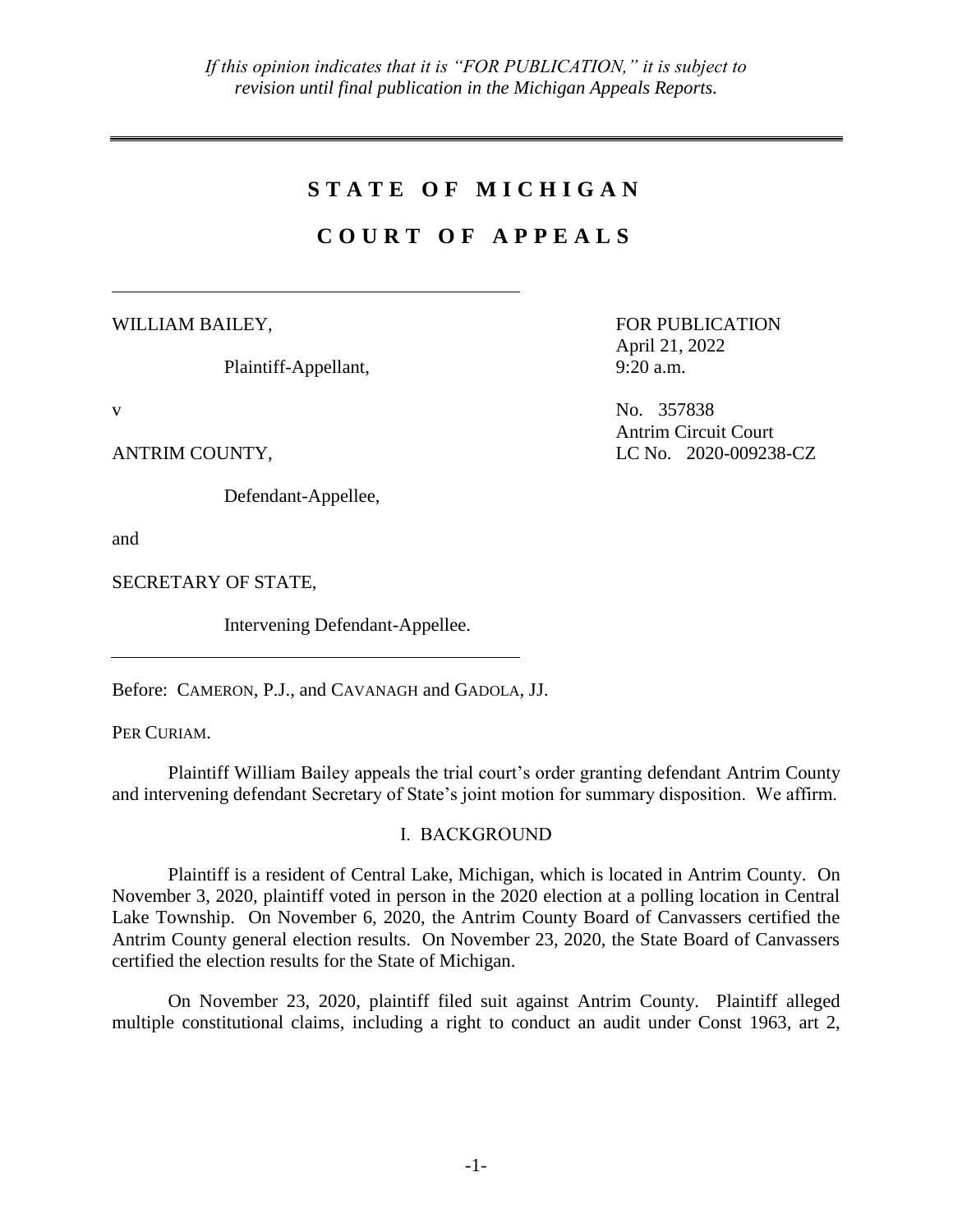§ 4(1)(h), and violations of MCL 600.4545(2), MCL 168.765(5), and MCL 168.861. Plaintiff requested that the trial court

A. issue an order . . . allowing Plaintiff to take a forensic image of the 22 precinct tabulators, thumb drives, related software, the Clerk's "master tabulator," and conduct an investigation of those images.

B. issue an order allowing Plaintiff to conduct an independent and nonpartisan audit to determine the accuracy and integrity of the November 3, 2020 election.

Plaintiff also requested that the trial court issue a protective order and preliminary injunction to "preserve and protect all evidence relevant to th[e] case," including "all 'documents' and 'computer records' used to tabulate votes in Antrim County." Plaintiff also requested that he be permitted to "conduct immediate discovery through a full investigation of the 22 precinct Dominion tabulators" and that he be "permitted to take a forensic image of the 22 precinct tabulators and conduct an investigation of those images, thumb drives, related software, and the Clerk's 'master tabulator.' " Plaintiff also requested that the trial court order Antrim County to not "turn on the Dominion voting machines" or "connect any of the Dominion voting machines . . . to the internet."

Antrim County did "not object to an order requiring it to (a) preserve and protect all records in its possession used to tabulate votes in Antrim County; and (b) not turn on or connect the one (1) Dominion Voting machine (tabulator) in its possession to the internet." According to Antrim County, it was not in possession of the remaining 21 precinct tabulators because they were controlled and owned by "the individual townships." Antrim County argued that plaintiff had failed to provide "any support for his argument that in order to conduct an audit of the November 3, 2020 elections, he must be permitted to take forensic image[s] of the precinct tabulators, thumb drives, related software, and the 'master tabulator.' " Antrim County indicated that plaintiff could request "a manual recount of the paper ballots in Antrim County" and that he would not need "the requested forensic imaging" to do so. The trial court granted plaintiff's motion and held, in relevant part:

IT IS ORDERED that Antrim County maintain, preserve and protect all records in its possession used to tabulate votes in Antrim County, to not turn on the Dominion tabulator in its possession and to not connect the Dominion tabulator in its possession to the internet.

On December 6, 2020, plaintiff's "forensic team collected forensic images of certain equipment in Antrim County's office, including CF cards, thumb drives, and [a] master tabulator."

On December 17, 2020, a hand recount of the results of the presidential election in Antrim County was conducted. The Michigan Bureau of Elections also conducted statewide audits to confirm the overall accuracy of the November 2020 general election.

The Secretary of State was permitted to intervene over the objection of plaintiff. The parties thereafter engaged in discovery and motion practice. After the close of discovery, defendants jointly moved for summary disposition under MCR 2.116(C)(4) (lack of subject matter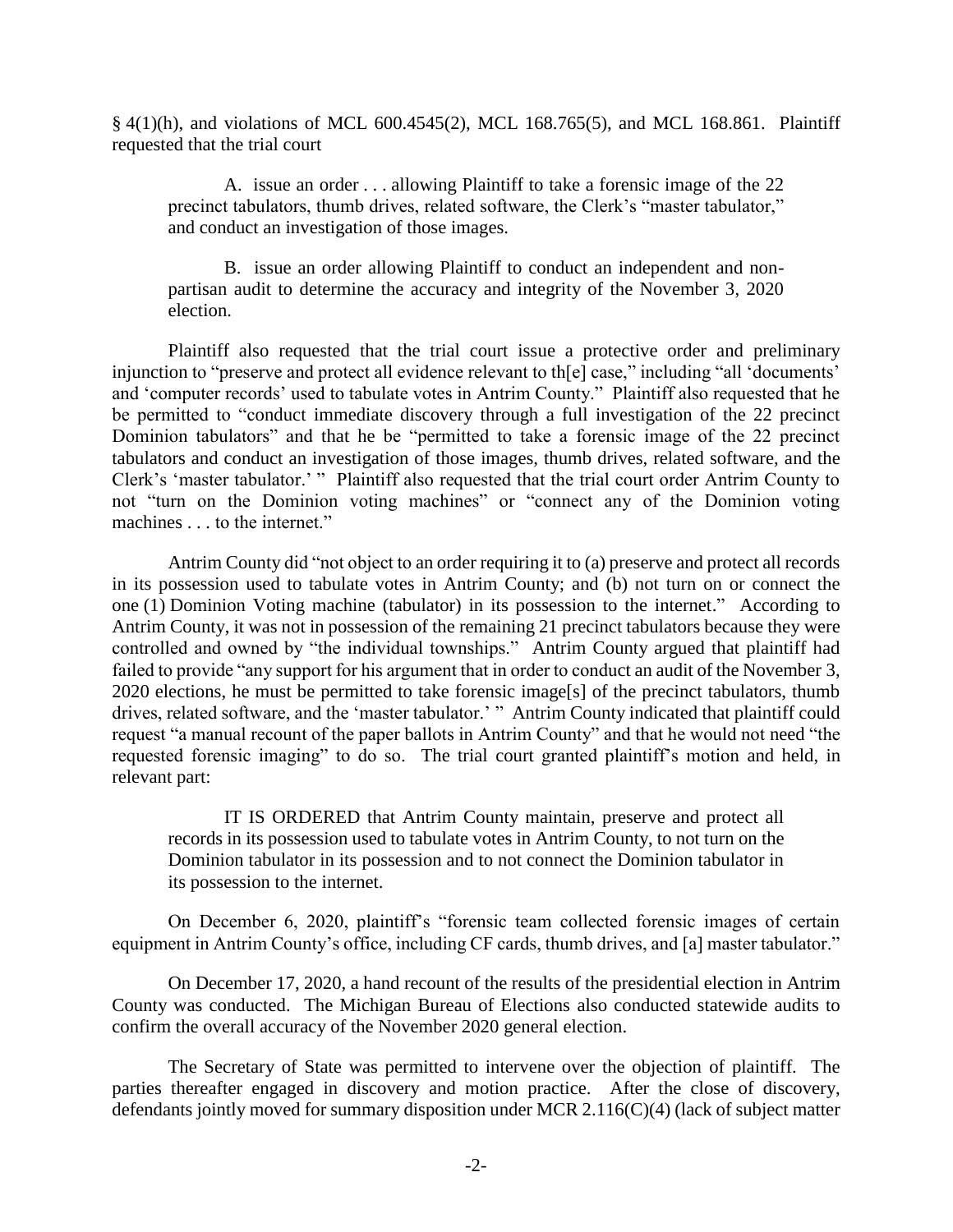jurisdiction) and (C)(8) (failure to state a claim). Defendants argued that plaintiff's claims were moot, that plaintiff lacked standing to bring several of the claims, and that plaintiff's claims failed as a matter of law. Plaintiff opposed the motion and moved to amend the complaint. Plaintiff also argued that the trial court should permit further discovery before ruling on the motion for summary disposition.

After hearing oral argument, the trial court concluded that plaintiff's claims were moot because plaintiff had already been granted the relief that he sought in the complaint. The trial court further concluded that "[t]here is no right, either in [Const 1963, art 2,  $\S$  4(1)(h)] or [MCL 168.31a], for the independent audit that [plaintiff] seeks. A petitioner under Article II, Section 4 does not get to choose his own audit criteria." Rather, the trial court concluded that audits are to be conducted "according to the law" and that an audit had already been conducted. The trial court dismissed plaintiff's claims in a May 2021 order and declined to rule on plaintiff's motion to amend the complaint. This appeal followed.

## II. JURISDICTIONAL ISSUE

At the outset, we must address a jurisdictional issue. Antrim County argues that this Court lacks jurisdiction because the trial court's May 2021 order was not a final order. We disagree.

MCR 7.202(6)(a)(i) defines "final order" as "the first judgment or order that disposes of all the claims and adjudicates the rights and liabilities of all the parties. . . ." In this case, the trial court's May 2021 order granted summary disposition in favor of defendants. Because there was "nothing left for the trial court to decide after it granted summary disposition. . . ," we conclude that the court's May 2021 order was a final order appealable by right. *Rooyakker & Sitz, PLLC v Plante & Moran, PLLC*, 276 Mich App 146, 148 n 1; 742 NW2d 409 (2007). The fact that the trial court may have continued to rule on motions after the May 2021 order was entered does not change the fact that the May 2021 order was a final order.

### III. MOOTNESS

Plaintiff argues that the trial court erred by concluding that his claims were moot. We agree.

"Whether an issue is moot is a question of law that this Court reviews de novo." *In re Tchakarova*, 328 Mich App 172, 178; 936 NW2d 863 (2019). "Michigan Courts exist to decide actual cases and controversies. . . . A matter is moot if [a] Court's ruling cannot for any reason have a practical legal effect on the existing controversy." *Id*. (first alteration in original; quotation marks and citations omitted).

In this case, plaintiff requested that the trial court

A. issue an order . . . allowing Plaintiff to take a forensic image of the 22 precinct tabulators, thumb drives, related software, the Clerk's "master tabulator," and conduct an investigation of those images.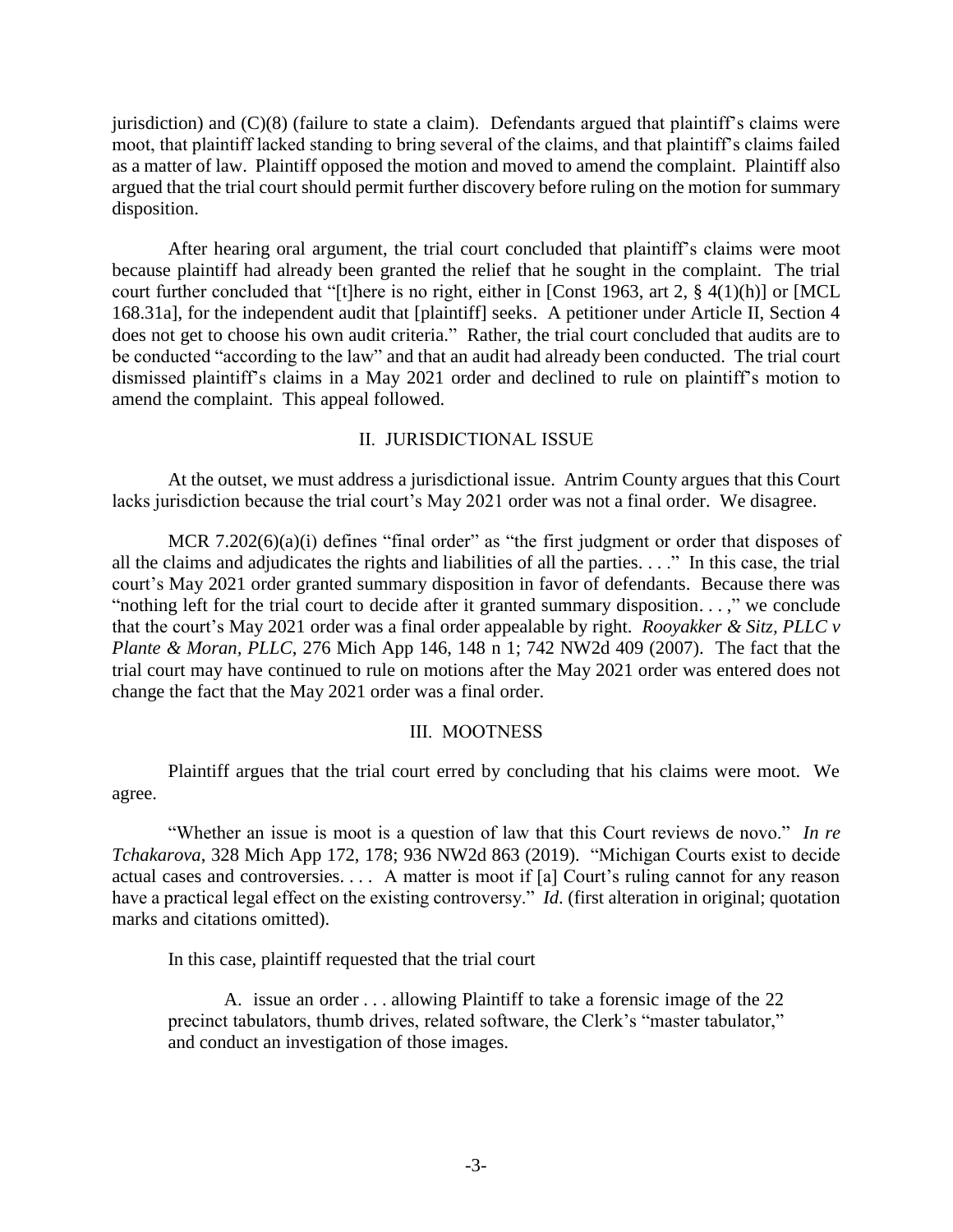B. issue an order allowing Plaintiff to conduct an independent and nonpartisan audit to determine the accuracy and integrity of the November 3, 2020 election.

While the trial court granted plaintiff some of this relief, it is undisputed that plaintiff did not receive *all* the relief requested in the complaint. Indeed, plaintiff argued that he was personally entitled to perform "an independent and non-partisan audit to determine the accuracy and integrity of the November 3, 2020 election." While plaintiff is not entitled to this relief for the reasons discussed later in this opinion, the fact that plaintiff did not have viable claims does not render them moot. Indeed, a ruling that plaintiff was not permitted under the law to conduct his own independent audit would have had a practical legal effect. Consequently, the trial court erred by determining that plaintiff's claims were moot.<sup>1</sup> Nonetheless, we will not reverse a trial court's decision when it reaches the right result, even if for the wrong reason. *Gleason v Mich Dep't of Transp*, 256 Mich App 1, 3; 662 NW2d 822 (2003) ("A trial court's ruling may be upheld on appeal where the right result issued, albeit for the wrong reason."). For the following reasons, we conclude that summary disposition was proper under MCR 2.116(C)(8).<sup>2</sup>

# IV. SUMMARY DISPOSITION UNDER MCR 2.116(C)(8)

## A. STANDARDS OF REVIEW AND GENERAL PRINCIPLES OF LAW

"This Court . . . reviews de novo questions of constitutional law." *Promote the Vote v Secretary of State*, 333 Mich App 93, 117; 958 NW2d 861 (2020). In interpreting constitutional provisions, the primary duty of the judiciary "is to ascertain the purpose and intent as expressed in the constitutional . . . provision in question." *Adair v State*, 486 Mich 468, 477; 785 NW2d 119 (2010) (quotation marks and citation omitted). In doing so, "we are mindful that the interpretation given [to] the provision should be the sense most obvious to the common understanding and one that reasonable minds, the great mass of the people themselves, would give it." *Id*. (quotation marks and citation omitted). "When the language of a constitutional provision is unambiguous, resort to extrinsic evidence is prohibited. . . ." *Nat'l Pride at Work, Inc v Governor*, 481 Mich 56, 80; 748 NW2d 524 (2008).

"We . . . review de novo a trial court's interpretation and application of a statute." *City of Grand Rapids v Brookstone Capital, LLC*, 334 Mich App 452, 457; 965 NW2d 232 (2020). "The primary goal of statutory interpretation is to give effect to the intent of the Legislature. If the language of a statute is clear and unambiguous, the statute must be enforced as written and no further judicial construction is permitted." *Mich Head & Spine Institute, PC v Mich Assigned Claims Plan*, 331 Mich App 262, 272; 951 NW2d 731 (2019) (quotation marks and citations

 $1$  Because the mootness doctrine does not apply, we need not consider whether the trial court improperly analyzed whether summary disposition under that doctrine was proper under MCR 2.116(C)(4).

 $2$  We question whether the relief requested by plaintiff is meaningful because the evidence that plaintiff seeks to gather would only be useful if an avenue remained open for him to challenge the election results.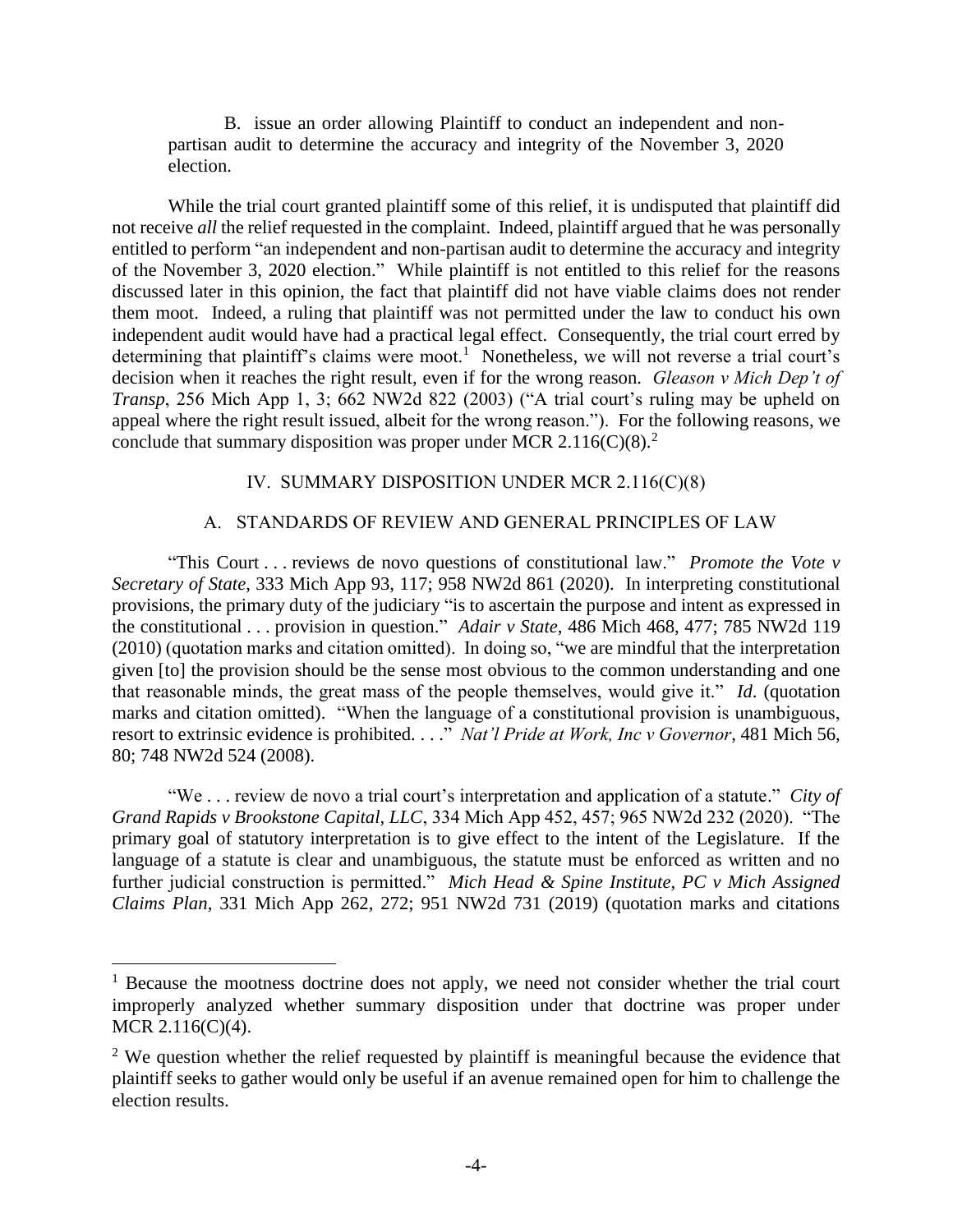omitted). "The use of the word 'shall' denotes mandatory action." *Wolfenbarger v Wright*, 336 Mich App 1, 31; 969 NW2d 518 (2021).

We also review de novo "a trial court's decision on a motion for summary disposition." *El-Khalil v Oakwood Healthcare, Inc*, 504 Mich 152, 159; 934 NW2d 665 (2019).

A motion under MCR 2.116(C)(8) tests the *legal sufficiency* of a claim based on the factual allegations in the complaint. When considering such a motion, a trial court must accept all factual allegations as true, deciding the motion on the pleadings alone. A motion under MCR 2.116(C)(8) may only be granted when a claim is so clearly unenforceable that no factual development could possibly justify recovery. [*Id*. at 159-160 (citations omitted).]

#### B. ANALYSIS

#### 1. CONSTITUTIONAL CLAIMS UNDER CONST 1963, ART 2, § 4

Const 1963, art 2, § 4(1)(h), provides that "[e]very citizen of the United States who is an elector qualified to vote in Michigan shall have" "[t]he right to have the results of statewide elections audited, in such a manner as prescribed by law, to ensure the accuracy and integrity of elections." Const 1963, art 2, § 4(1) further provides:

All rights set forth in this subsection shall be self-executing. This subsection shall be liberally construed in favor of voters' rights in order to effectuate its purposes. Nothing contained in this subjection shall prevent the legislature from expanding voters' rights beyond what is provided herein.

Plaintiff argues that  $\S$  4(1)(h) permits him to have "[a] full [and independent] forensic audit...." While  $\S 4(1)(h)$  is self-executing and is to be liberally construed in favor of voters' rights, the provision is not unlimited. Indeed,  $\S 4(1)(h)$  provides that an audit is to be performed "in . . . a manner as prescribed by law. . . ." It does not permit an audit to be performed in the manner dictated by an individual voter, and it clearly provides that *the Legislature* may expand the rights provided in § 4(1)(h). But the Legislature did not do so.

MCL 168.31a, which was amended by 2018 PA 603 after the adoption of the aforementioned audit language, provides:

(1) In order to ensure compliance with the provisions of this act, after each election the secretary of state may audit election precincts.

(2) The secretary of state shall prescribe the procedures for election audits that include reviewing the documents, ballots, and procedures used during an election as required in section 4 of article II of the state constitution of 1963. The secretary of state and county clerks shall conduct election audits, including statewide election audits, as set forth in the prescribed procedures. The secretary of state shall train and certify county clerks and their staffs for the purpose of conducting election audits of precincts randomly selected by the secretary of state in their counties. An election audit must include an audit of the results of at least 1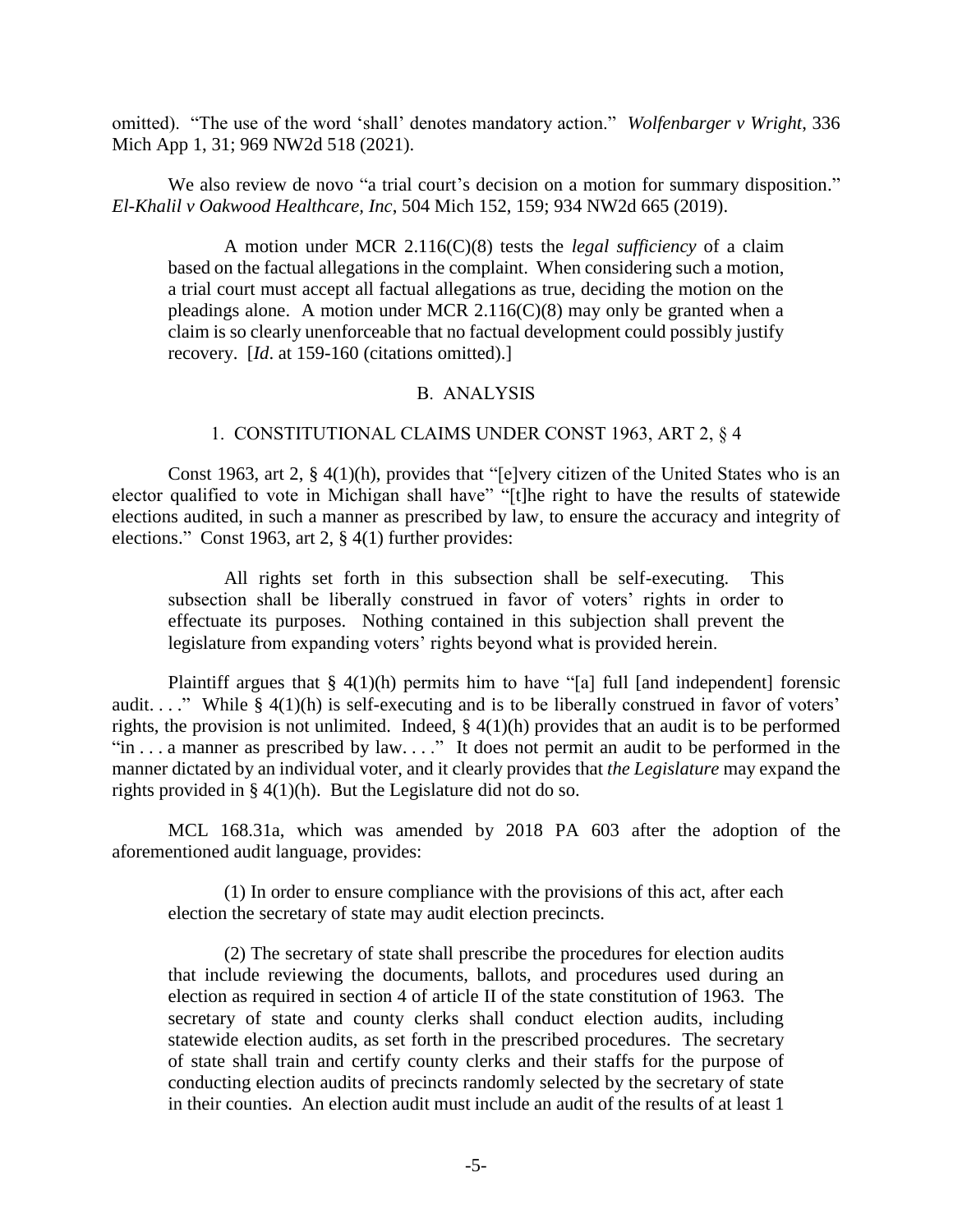race in each precinct selected for an audit. A statewide election audit must include an audit of the results of at least 1 statewide race or statewide ballot question in a precinct selected for an audit. An audit conducted under this section is not a recount and does not change any certified election results. The secretary of state shall supervise each county clerk in the performance of election audits conducted under this section.

(3) Each county clerk who conducts an election audit under this section shall provide the results of the election audit to the secretary of state within 20 days after the election audit.

Thus, the Legislature required the Secretary of State to "prescribe the procedures for election audits" and required the Secretary of State and county clerks to conduct the election audits. See MCL 168.31a(2). The statutory language does not allow private citizens to conduct independent audits, and we are not permitted to read words into the plain language of a statute. *Byker v Mannes*, 465 Mich 637, 646-647; 641 NW2d 210 (2002) ("It is a well-established rule of statutory construction that this Court will not read words into a statute."). Because plaintiff is not entitled to conduct his own independent audit, plaintiff's claim under Const 1963, art 2, § 4(1)(h) fails as a matter of law.

We note that, on appeal, plaintiff challenges the constitutionality of MCL 168.31a and argues that a constitutionally sufficient audit was not performed by the Secretary of State. However, plaintiff failed to plead these claims in his complaint,<sup>3</sup> so we will not address plaintiff's arguments on appeal concerning the constitutionality of MCL 168.31a and whether the audit was "constitutionally sufficient. . . ." See *Lenawee Co v Wagley*, 301 Mich App 134, 160; 836 NW2d 193 (2013) ("A party is bound by [his or her] pleadings, and it is not permissible to litigate issues or claims that were not raised in the complaint. . . .") (quotation marks and citations omitted).

Plaintiff's claim under Const 1963, art 2, § 4(2) also fails. That provision provides:

Except as otherwise provided in this constitution or in the constitution or laws of the United States the legislature shall enact laws to regulate the time, place and manner of all nominations and elections, to preserve the purity of elections, to preserve the secrecy of the ballot, to guard against abuses of the elective franchise, and to provide for a system of voter registration and absentee voting.

In plaintiff's complaint, he alleged that  $\S$  4(2) provided him with the right to "immediately take a forensic image of the 22 precinct tabulators, thumb drives, related software, the Clerk's 'master tabulator,' and to conduct an investigation of these images. . . ." Plaintiff alleged that this relief was proper in order to "ensure the accuracy and integrity of the election." While  $\S$  4(2) is certainly aimed at preserving the "purity of elections," it does not provide plaintiff with a cause of action. Rather, it serves as a directive to the Legislature to create laws to preserve "the purity of elections. . . ." See *Taylor v Currie*, 277 Mich App 85, 96; 743 NW2d 571 (2007) ("The Michigan

<sup>&</sup>lt;sup>3</sup> Although plaintiff later sought to add this claim, it would not have been proper for the trial court to permit plaintiff to amend the complaint for the reasons discussed later in this opinion.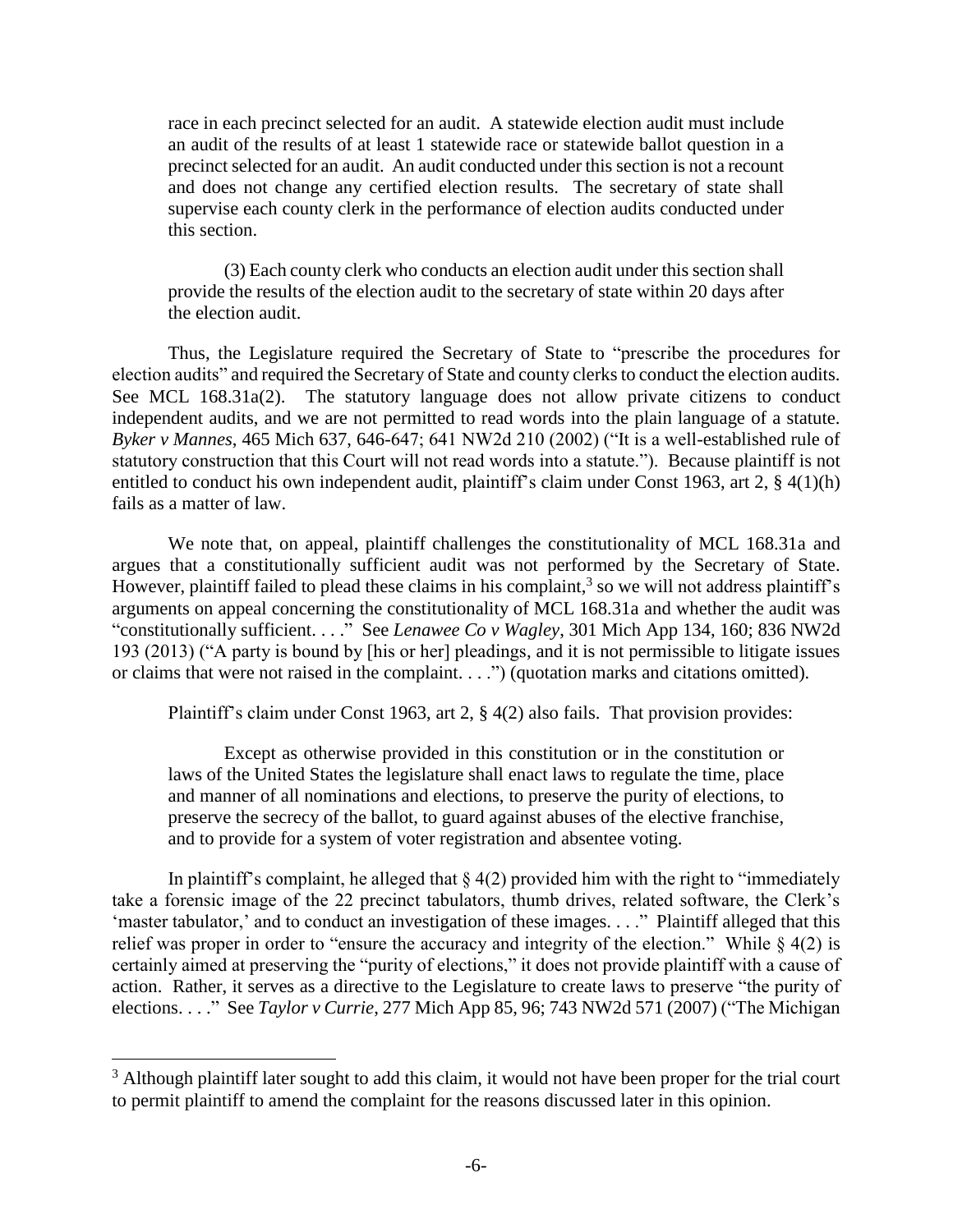Supreme Court has interpreted 'the purity of elections' clause to embody two concepts: first, that the constitutional authority to enact laws to preserve the purity of elections resides in the Legislature; and second, that any law enacted by the Legislature which adversely affects the purity of elections is constitutionally infirm.") (quotation marks and citations omitted). Because plaintiff's complaint does not allege that the Legislature enacted laws that adversely affect the purity of elections and because Const 1963, art 2, § 4(2) does not create an individual right to conduct an audit, plaintiff's claim under Const 1963, art 2, § 4(2) fails as a matter of law.

# 2. QUO WARRANTO

Plaintiff next argues that the trial court erred by dismissing his quo warranto claims.<sup>4</sup> We disagree. The Court in *Hanlin v Saugatuck Twp*, 299 Mich App 233, 240-241; 829 NW2d 335 (2013) explained,

Quo warranto is a " 'common-law writ used to inquire into the authority by which a public office is held or a franchise is claimed.<sup>'</sup> " *Davis v Chatman*, 292 Mich App 603, 612; 808 NW2d 555 (2011), quoting Black's Law Dictionary (9th ed).... Generally such actions are brought pursuant to MCL 600.4505—which echoes the procedure of MCR 3.306(B)(2)—and are pursued against a person in public office by one who seeks to challenge that person's right to hold office, but no assertions are made of fraud or error. [*Barrow v Detroit Mayor*, 290 Mich App 530, 541; 802 NW2d 658 (2010).] MCL 600.4545(1), on the other hand, provides for an action in the nature of quo warranto "whenever it appears that material fraud or error has been committed at any election in such county at which there has been submitted any constitutional amendment, question, or proposition to the electors of the state or any county, township, or municipality thereof." This type of action is brought to challenge the validity of the election itself. *Barrow*, 290 Mich App at 543. Thus, to pursue an action for quo warranto to challenge the validity of the election, [a] plaintiff[ ] must establish that a material fraud or error was committed at the election.

Turning to the allegations in plaintiff's complaint, plaintiff alleged a violation of MCL 168.861 and asserted that an "action may be brought to remedy fraudulent or illegal voting or tampering with ballots or ballot boxes before a recount pursuant to MCL 168.861.  $\ldots$ <sup>55</sup>. However, MCL 168.861 does not provide plaintiff with an independent cause of action. See *Hanlin*, 299 Mich App at 242 ("MCL 168.861 was intended as a saving clause rather than an independent cause

<sup>&</sup>lt;sup>4</sup> We note that a citizen must obtain leave of the trial court before proceeding with a claim for quo warranto. MCR 3.306(B)(3)(b). In this case, rather than determining whether plaintiff should be granted leave to proceed by quo warranto, the trial court decided plaintiff's claims for quo warranto under summary disposition standards.

<sup>&</sup>lt;sup>5</sup> MCL 168.861 provides that, "[f]or fraudulent or illegal voting, or tampering with the ballots or ballot boxes before a recount by the board of county canvassers, the remedy by quo warranto shall remain in full force, together with any other remedies now existing."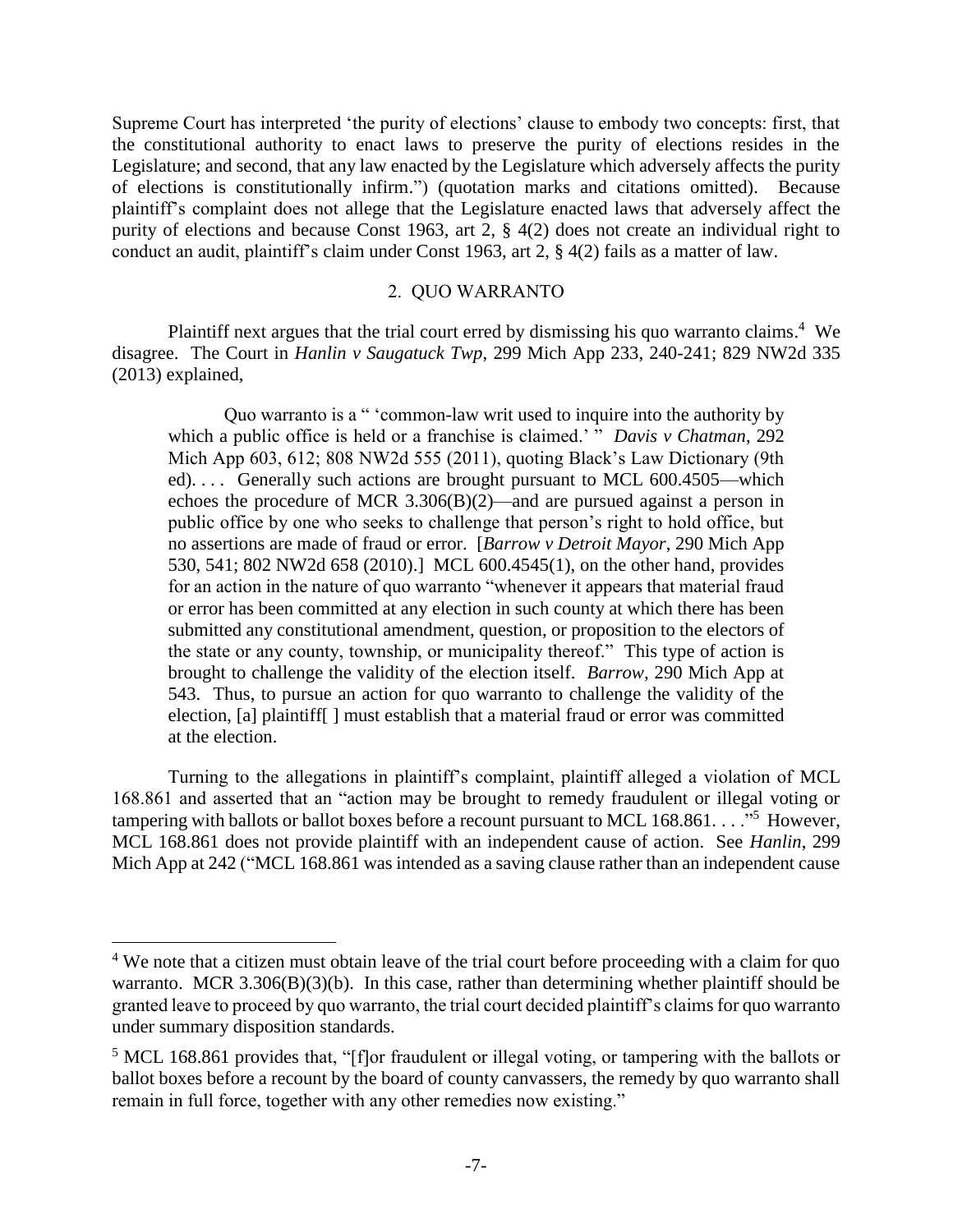of action."). Thus, the trial court properly dismissed plaintiff's quo warranto claim brought under MCL 168.861.

With respect to plaintiff's quo warranto claim that was brought under MCL 600.4545, MCL 600.4545(1) provides for an action in the nature of quo warranto "whenever it appears that material fraud or error has been committed at any election in such county at which there has been submitted any constitutional amendment, question, or proposition to the electors of the state or any county, township, or municipality thereof."

The phrase "material fraud or error" in MCL 600.4545(1) "means fraud or error that 'might have affected the outcome of the election.' " *Barrow*, 290 Mich App at 542, quoting *St Joseph Twp v City of St Joseph*, 373 Mich 1, 6; 127 NW2d 858 (1964). While a "but for" showing is not necessary, the plaintiff's "proofs must be sufficient to support a fact finding that enough votes were tainted by the alleged fraud to affect the outcome." *Barrow*, 290 Mich App at 542. See also *Rosenbrock v Sch Dist No. 3, Fractional*, 344 Mich 335, 339; 74 NW2d 32 (1955) ("It has been repeatedly held by this Court that irregularities in the conducting of an election will not invalidate the action taken unless it appears that the result was, or may have been, affected thereby."). [*Hanlin*, 299 Mich App at 243.]

In this case, plaintiff's complaint repeatedly cites to the votes that were tallied in Antrim County in relation to the presidential election. As already stated, MCL 600.4545(1) provides for an action in the nature of quo warranto "whenever it appears that material fraud or error has been committed at any election in such county at which there has been submitted any constitutional amendment, question, or proposition to the electors of the state or any county, township, or municipality thereof." There are no allegations in the complaint to support that the purported irregularities in Antrim County "might have affected the outcome" of the presidential election, as the cited case law clearly requires. See *Barrow*, 290 Mich App at 542 (in order to establish a quo warranto claim, a plaintiff must establish that the purported fraud or error "might have affected the outcome of the election").

To the extent that plaintiff is challenging the results of the state, county, or township election, we agree with defendants that summary disposition was proper on those claims as well because plaintiff failed to sufficiently plead the claim.

MCR 3.301(A)(1)(d) and (2) "govern the procedure for seeking the writs or relief formerly obtained by the writs," including a writ of quo warranto. In that regard, MCR 3.301(A)(3) provides that "[t]he general rules of procedure apply except as otherwise provided in this subchapter." MCR  $2.111(A)(1)$  requires that allegations made in a pleading be clear, concise, and direct. MCR 2.112(B)(1) requires that fraud and mistake be pleaded with particularity. Other matters, including malice, intent, and knowledge, can be pleaded generally under MCR  $2.112(B)(2)$ . MCR 3.301 does not otherwise contain pleading requirements for a petition for leave to proceed by quo warranto. Nonetheless, our Supreme Court has held that an application for leave to file an action for quo warranto "should be so clear and positive in its statement of facts as to make out a clear case of right; and should be so framed as to sustain a charge of perjury if any material allegation is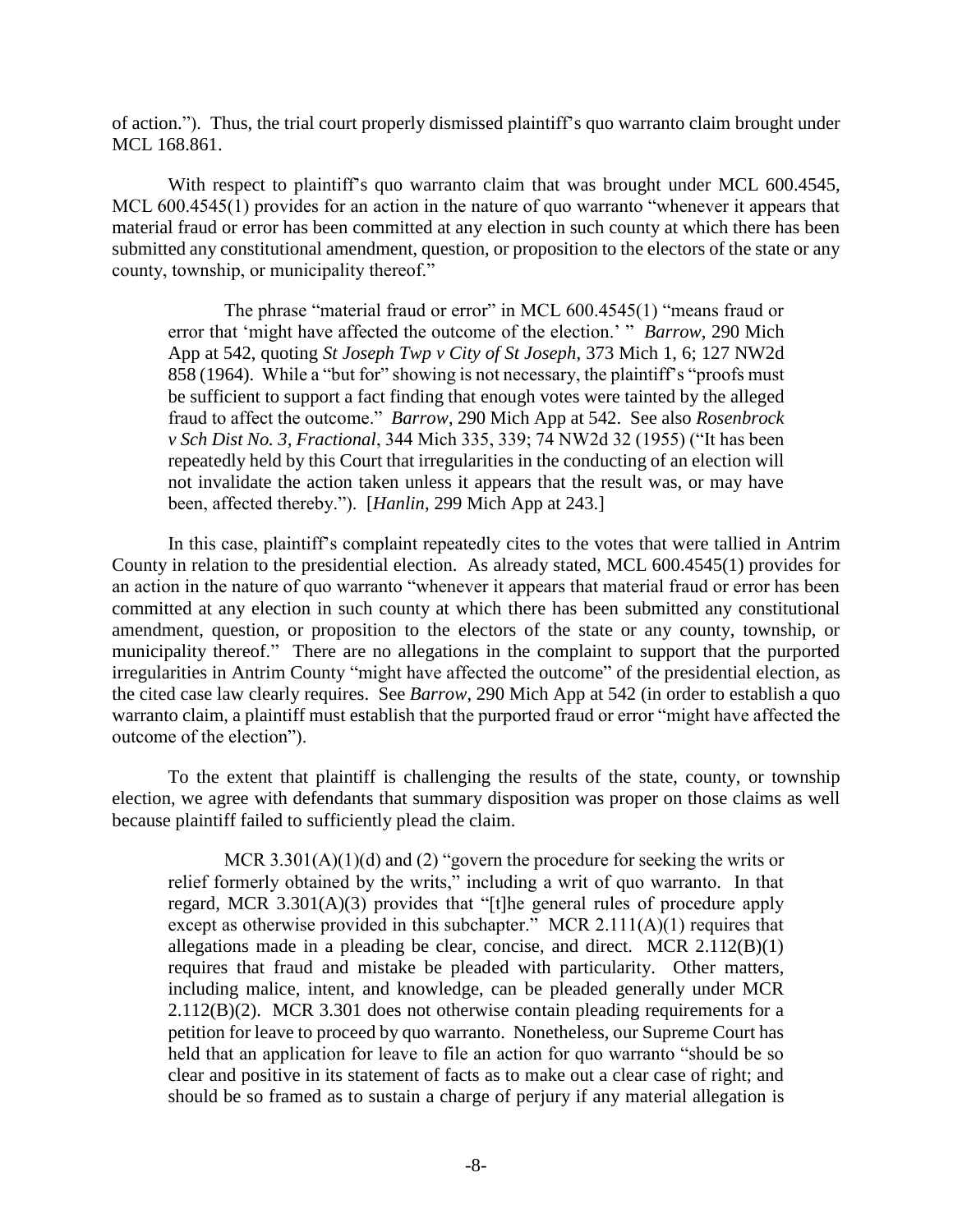false." *Boucha v Alger Circuit Judge*, 159 Mich 610, 611; 124 NW 532 (1910), citing *Cain v Brown*, 111 Mich 657, 660; 70 NW 337 (1897); see also *Vrooman v Michie*, 69 Mich 42, 46; 36 NW 749 (1888). [*Barrow*, 290 Mich App at 543-544.]

In this case, plaintiff alleged in his complaint, in relevant part:

29. *There are many other questions that remain unanswered*, including but not limited to (1) whether the Dominion tabulators in Antrim County were tampered with, (2) whether they have the capacity to connect to the internet, (3) whether they had any open VPN ports during the election, (4) if connected to the internet, was the connection secure, (5) whether the machines were accessed via the use of removable media to transfer voting information, (6) whether the ballot images were preserved in every precinct per federal and state election law, (7) whether the audit logs were preserved and synchronized, (8) whether the audit logs were altered or edited by any person operating the system, (9) whether Dominion pre-loaded any algorithms and configurations on the machines that alter the results, and if so, what algorithms and configurations were pre-loaded, and (10) whether the "purge option" that is built into Dominion utilized to cancel, switch, or manipulate votes, in the same way it has historically been utilized in Venezuela and Cuba.

30. *Plaintiff and others seek to learn the answers to these questions*, including why Defendant [Antrim County] initially registered "phantom voters" for Presidential Candidate Joe Biden and why the Dominion machines altered and switched votes for him.

\* \* \*

49. Based upon the *allegations* contained herein, material fraud or error occurred in this election so that the outcome of the election was affected.

50. Based upon the above *allegations* of fraud, statutory violations, and other misconduct, as stated herein, it is necessary to permit Plaintiff to immediately take a forensic image of the 22 precinct tabulators[,] thumb drives, related software, and the Clerk's "master tabulator," and *conduct an investigation of those images*, after which a manual recount of the election results and an independent audit of the November 3, 2020 election may be ordered to ensure the accuracy and integrity of the election. [Emphasis added.]

We conclude that plaintiff failed to allege any "clear and positive" factual allegations that "make out a clear case of right. . . ." See *Barrow*, 290 Mich App at 543-544 (quotation marks and citations omitted). Instead, plaintiff merely raised a series of questions about the election without making any specific factual allegations as required. Because plaintiff "failed to disclose sufficient facts and grounds and sufficient apparent merit to justify further inquiry by quo warranto proceedings," the trial court properly granted summary disposition. See *id*. at 550.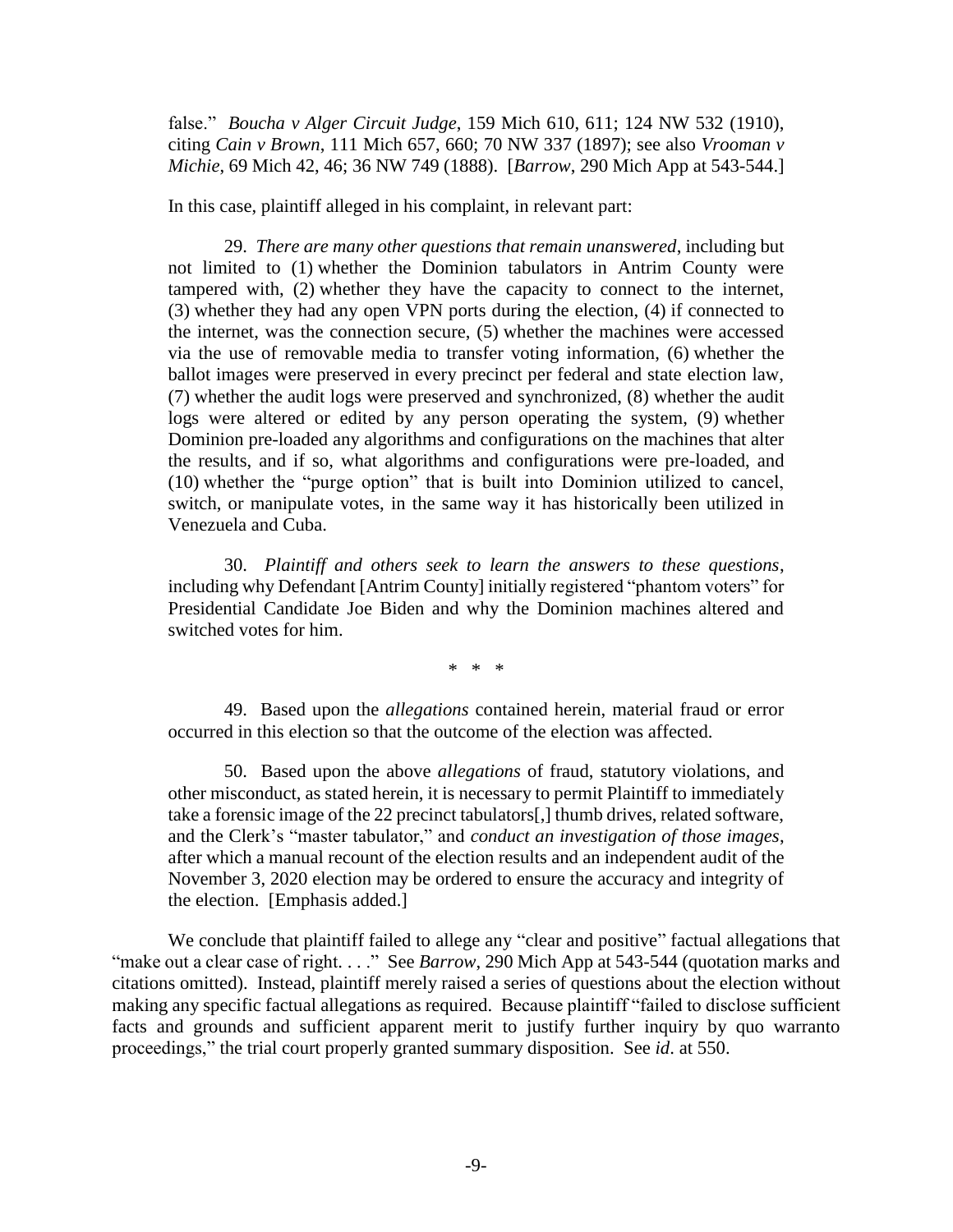### 3. EQUAL PROTECTION CLAIM

Plaintiff next argues that the trial court erred by granting summary disposition on his equal protection claim. We disagree.

"The equal protection clauses of the Michigan and United States constitutions provide that no person shall be denied the equal protection of the law." *Shepherd Montessori Ctr Milan v Ann Arbor Charter Twp*, 486 Mich 311, 318; 783 NW2d 695 (2010). The purpose of the equal protection guarantee is to secure every person "against intentional and arbitrary discrimination, whether occasioned by express terms of a statute or by its improper execution through duly constituted agents." *Village of Willowbrook v Olech*, 528 US 562, 564; 120 S Ct 1073; 145 L Ed 2d 1060 (2000).

Plaintiff alleged in the complaint that he was deprived of his constitutional right to vote in the November 2020 election due to Antrim County's "rampant and systematic fraud," which resulted in his vote not being "valued." However, plaintiff failed to plead allegations to support that he was intentionally and arbitrarily discriminated against as a result of Antrim County's "improper execution" of a statute through its "duly constituted agents," *id*., or that Antrim County failed to implement the minimum procedures necessary to protect the fundamental right of each voter, Cf. *Bush v Gore*, 531 US 98, 109; 121 S Ct 525; 148 L Ed 2d 388 (2000). Rather, as already stated, plaintiff made generalized assertions to the trial court that election fraud occurred and that he should be provided with discovery in order to determine the extent of the fraud. Additionally, plaintiff did not allege that he was treated differently than similarly situated individuals, which is necessary to establish an equal protection claim. See *Nordlinger v Hahn*, 505 US 1, 10; 112 S Ct 2326; 120 L Ed 2d 1 (1992) ("The Equal Protection Clause . . . keeps governmental decisionmakers from treating differently persons who are in all relevant respects alike."). Consequently, plaintiff's equal protection claim fails as a matter of law.<sup>6</sup>

## V. THE TRIAL COURT'S CONSIDERATION OF DOCUMENTARY EVIDENCE AND INADMISSIBLE HEARSAY

Plaintiff argues that the trial court improperly considered documentary evidence and inadmissible hearsay evidence when deciding the motion for summary disposition.<sup>7</sup> We need not consider this argument, however, given that summary disposition was proper under MCR 2.116(C)(8) for the reasons already discussed. See *El-Khalil*, 504 Mich at 159 ("A motion under

 $6$  Plaintiff's complaint also contained an allegation that Antrim County violated MCL 168.765(5). Plaintiff does not argue on appeal that the trial court erred by dismissing this claim. Therefore, we will not address it.

 $<sup>7</sup>$  Although the trial court referenced the Secretary of State's press releases concerning the election,</sup> the trial court did so when evaluating whether plaintiff's claims were moot under MCR  $2.116(C)(4)$ .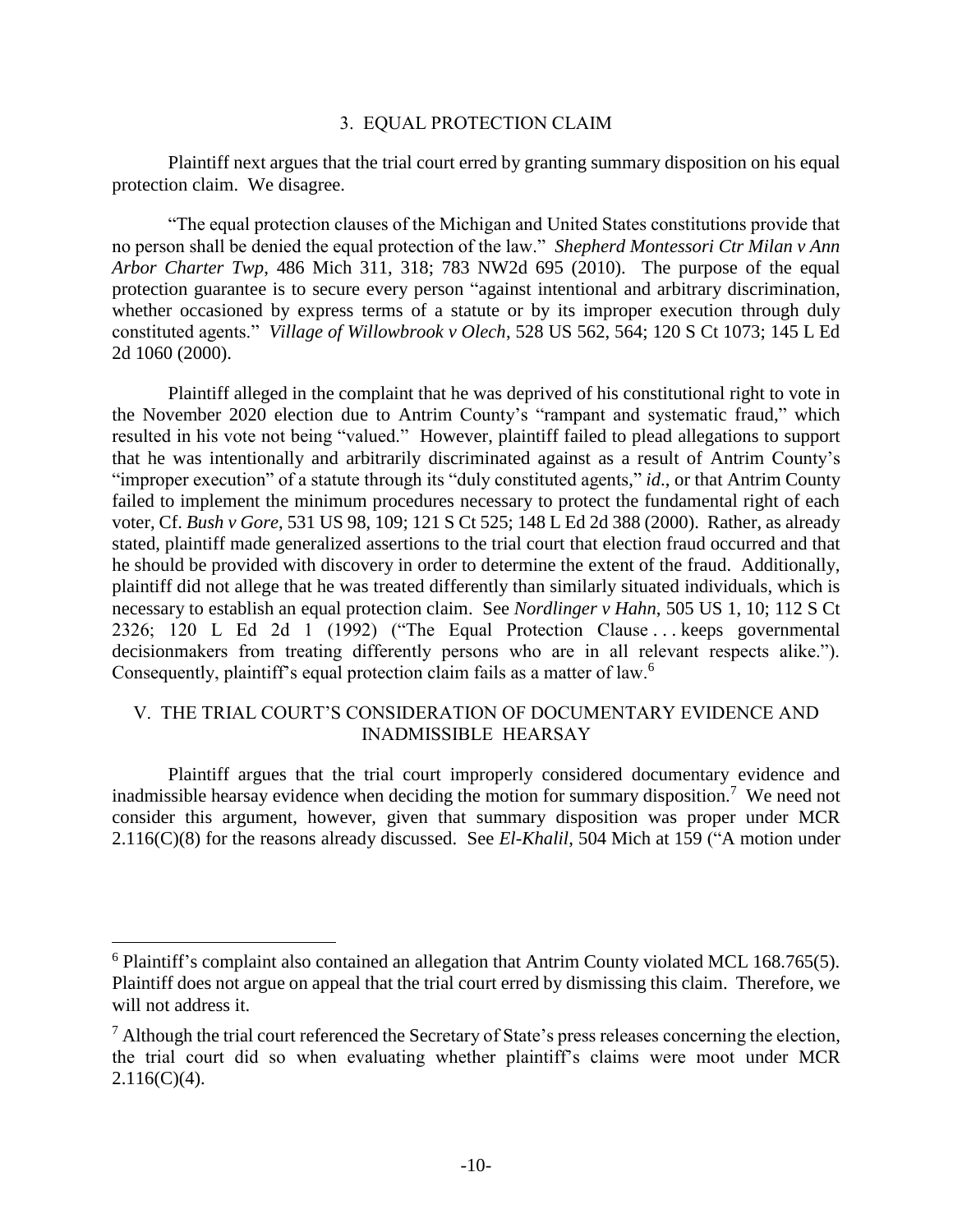MCR 2.116( $C(8)$ ) tests the legal sufficiency of a claim based [only] on the factual allegations in the complaint.") (emphasis omitted).

# VI. THE TRIAL COURT'S ALLEGED PREMATURE GRANT OF SUMMARY DISPOSITION

Plaintiff next argues that summary disposition was premature because several depositions had not yet been conducted.<sup>8</sup> While it is true that a trial court is not permitted to grant summary disposition under MCR 2.116(C)(10) when the opposing party establishes that "further discovery stands a fair chance of uncovering factual support for the opposing party's position," *Marilyn Froling Revocable Living Trust v Bloomfield Hills Country Club*, 283 Mich App 264, 292; 769 NW2d 234 (2009), summary disposition in this case was proper under MCR 2.116(C)(8). Thus, permitting plaintiff to complete the scheduled depositions would have been futile. Based on this conclusion, it is not necessary to consider plaintiff's argument that the trial court abused its discretion when it denied plaintiff's motion to adjourn oral argument on defendants' motion for summary disposition.

## VII. PLAINTIFF'S MOTION TO AMEND THE COMPLAINT

Finally, plaintiff argues that the trial court improperly failed to consider his motion to amend the complaint. We conclude that it would have been improper for the trial court to grant leave to amend the complaint.

MCR 2.116(I)(5) requires a trial court to "give the parties an opportunity to amend their pleadings as provided by MCR 2.118" if the grounds for summary disposition are based on MCR  $2.116(C)(8)$  "unless the evidence then before the court shows that amendment would not be justified." "[L]eave [to amend] should ordinarily be denied only for particularized reasons such as undue delay, bad faith or dilatory motive, repeated failures to cure by amendments previously allowed, or futility." *Decker v Rochowiak*, 287 Mich App 666, 681-682; 791 NW2d 507 (2010) (quotation marks and citation omitted). With respect "to undue delay, delay, alone, does not warrant denial of a motion to amend. However, a court may deny a motion to amend if the delay was in bad faith or if the opposing party suffered actual prejudice as a result." *Id*. (alteration, quotation marks, and citation omitted). "Prejudice to a defendant that will justify denial of leave to amend arises when the amendment would prevent the defendant from having a fair trial." *Knauff v Oscoda Co Drain Comm'r*, 240 Mich App 485, 493; 618 NW2d 1 (2000). Importantly, "[t]he prejudice must stem from the fact that the new allegations are offered late and not from the fact that they might cause the defendant to lose on the merits." *Id*.

We conclude that prejudice would have resulted if the trial court had permitted plaintiff to amend the complaint. On November 23, 2020, plaintiff filed the original six-count complaint against Antrim County. Shortly thereafter, the trial court entered the protective order and

 $8$  Although discovery had already closed at the time the trial court decided defendants' joint motion for summary disposition, plaintiff had yet to take several depositions. The trial court permitted the depositions to be conducted after the close of discovery.